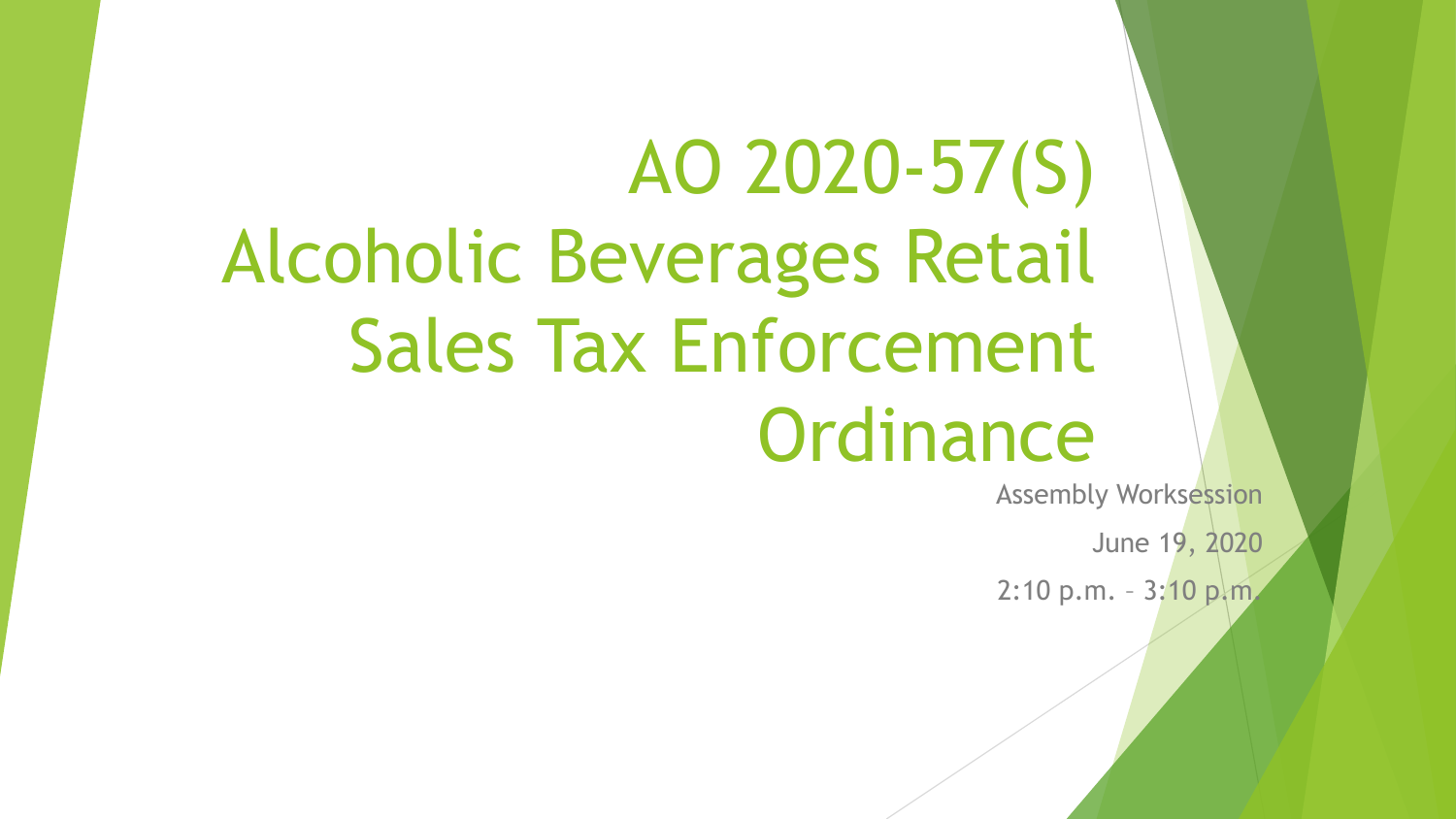#### Summary Timeline – Phase I

- April 7 Municipal election: retail alcohol sales tax ballot #13
- April 13 thru May 18 Series of Draft Ordinances distributed to Alcohol Industry, seeking input and dialogue re: additional changes / refinement to the enforcement ordinance (with assistance from Northern Compass Group)
- ▶ April 21 Municipal election certified
- ▶ May 22 Alcohol tax webpage published with submitted ordinance and other early information posted
- June 2 Assembly introduction of enforcement ordinance
- ▶ June 23 Assembly Public Hearing / Approval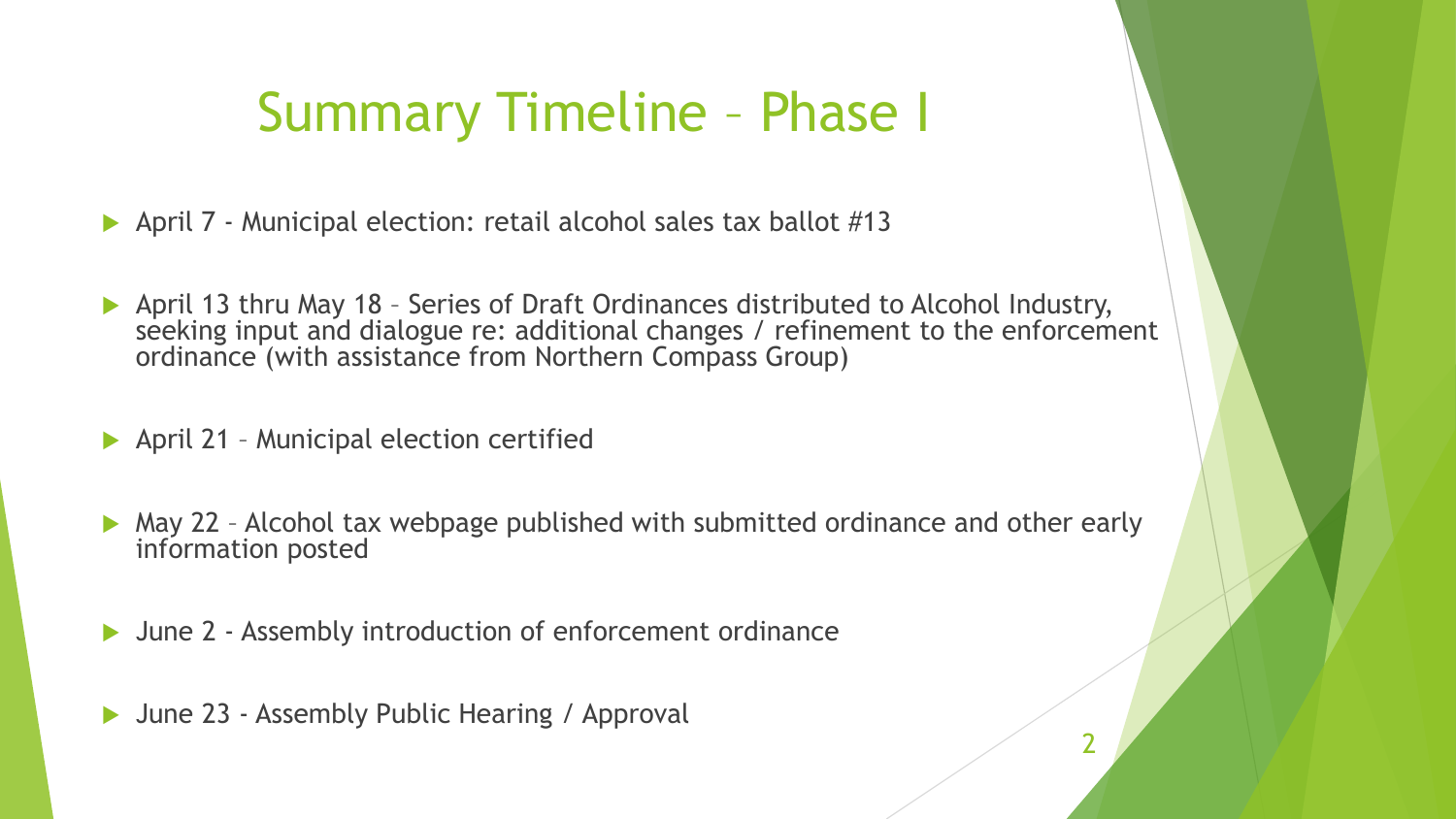## Development of AO 2020-57(S)

#### **April 7, 2020: Proposition 13 (AO 2019-148 (S-1)) approved by voters**

- Retail sales tax on alcoholic beverages of 5% dedicating the revenue to public safety and health purposes
- 1st Step: Administrative/Enforcement Ordinance approval needed in June 2020
- 2<sup>nd</sup> Step: Use of funds Ordinance to be separately drafted by Assembly Counsel and submitted later in 2020

#### **AO 2020-57: Ordinance amending AMC by enacting chapter 12.65**

- Covers the administration and enforcement of the retail alcoholic beverages sales tax
- Provisions closely match State of Alaska statutes and regulations, using language that minimizes amending 12.65 if changes are made to SOA statutes and regulations or other MOA code provisions
	- $\circ$  Retailer shall possess a current business license as required by AS 43.70, and a current State of Alaska alcohol retail license or permit as required by AS 04.11
- Provisions similar to other Treasury tax enforcement codes to minimize potential ambiguities and reduce administration and enforcement costs 3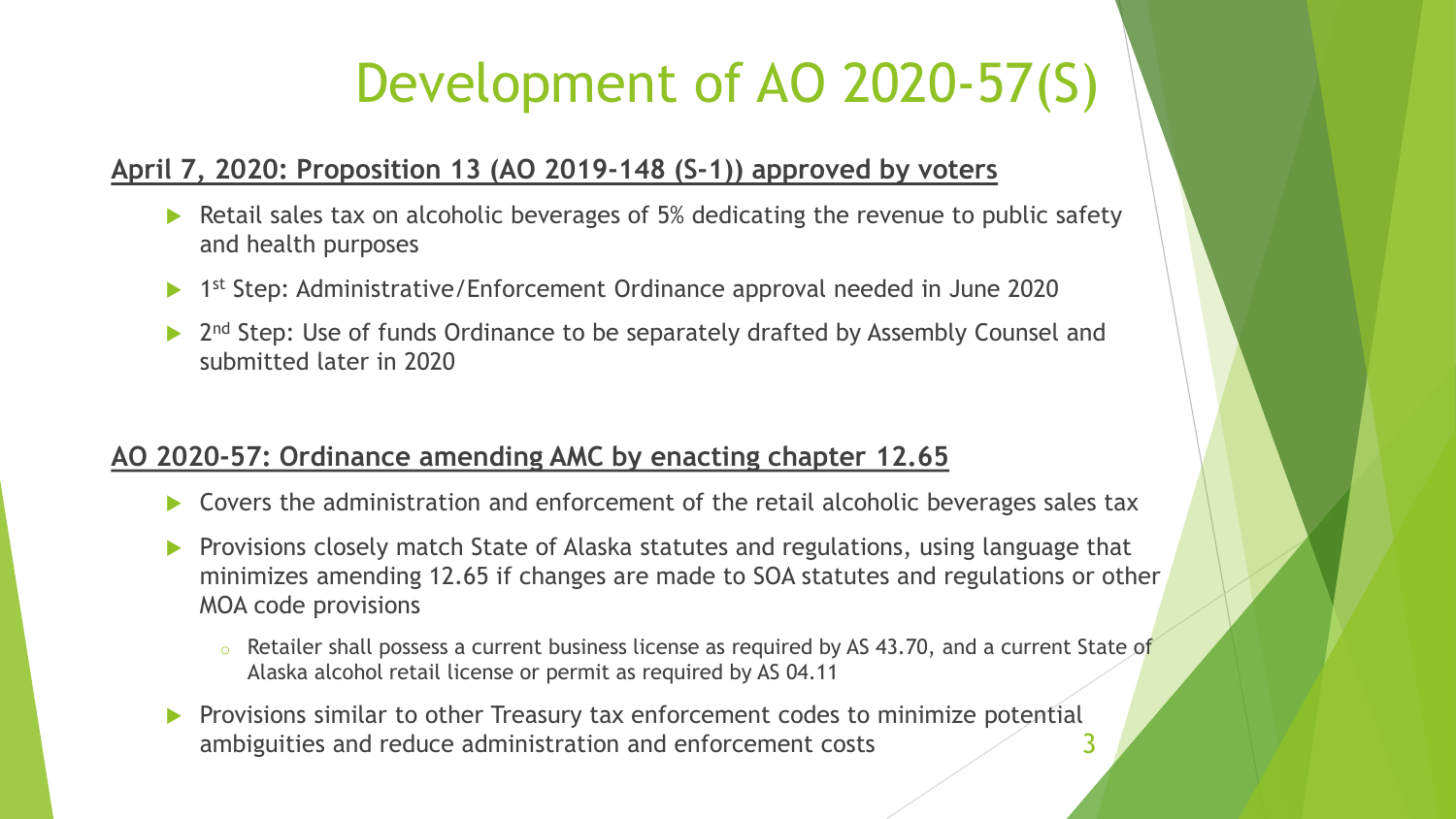## Development of AO 2020-57(S)

#### **Background on nature and sources of AMC 12.65 provisions**

- ▶ The wording used in the various sections of AMC 12.65 regarding administration and enforcement of the new retail alcohol sales tax is modeled extensively after the various other special sales tax AMC Chapters covering room tax, rental vehicle tax and retail marijuana sales tax.
- ▶ The rules and standards cited in AMC 12.65 and other similar self-reported municipal tax AMC chapters reflect many years of prior history, knowledge and practical experience gained in administering and enforcing these types of self-reported taxes.
- For a typical, compliant operator the primary relevant sections of AMC 12.65 include: obtaining and maintaining a certificate of registration, eligibility and collecting, reporting and remitting the 5% tax on all taxable retail alcohol sales. The majority of the other sections in AMC 12.65 will not apply as long as the operator stays in compliance with core requirements and responsibilities cited in Code.
- Many of the Code sections are written to protect the Municipality from revenue loss and to cite progressive enforcement measures available for use if particular situations warrant such action.

4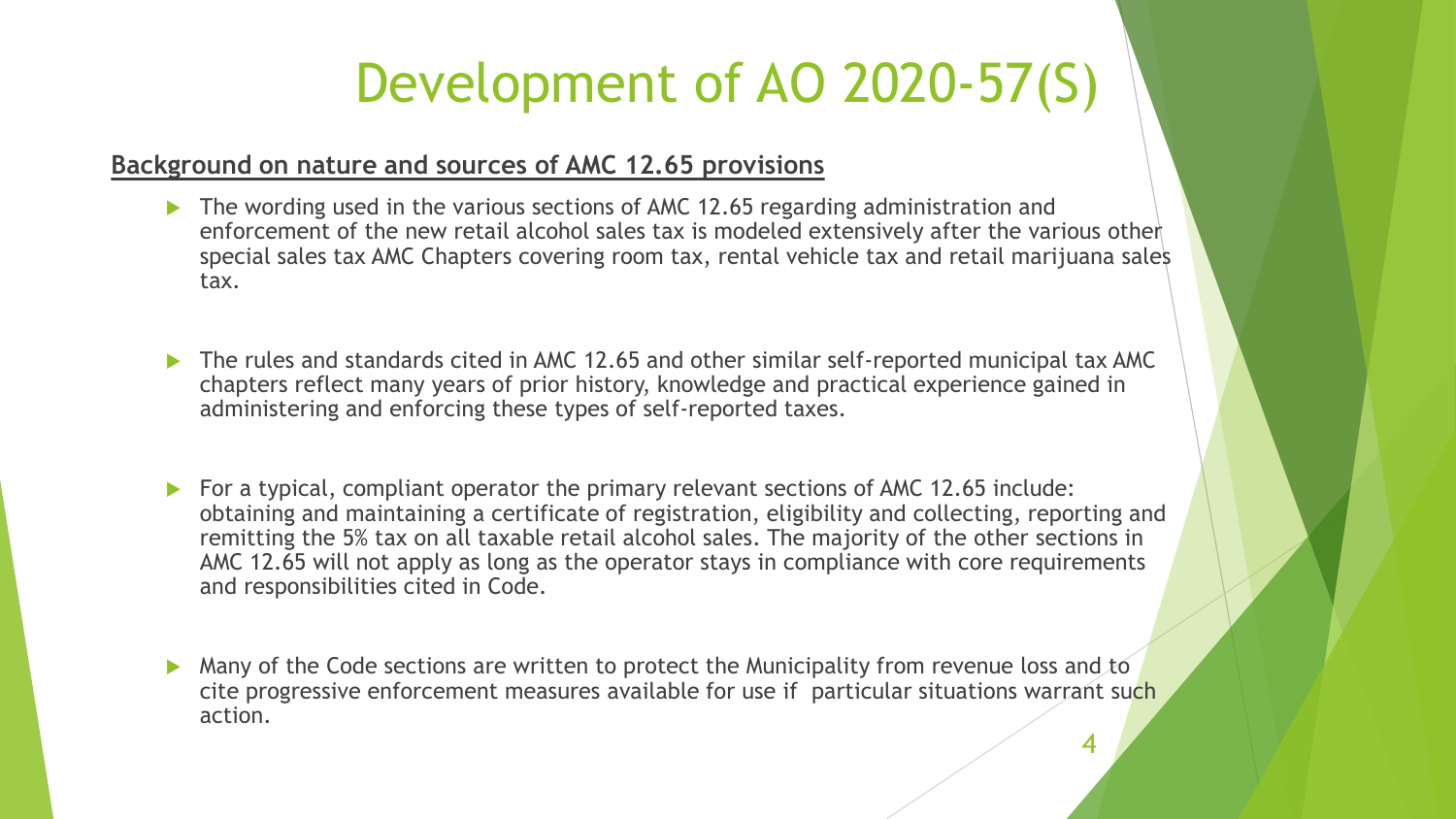#### Enacting AMC 12.65 Re: Retail Alcohol Sales Tax Table of Contents

| <b>AMC Section</b> |                                                                              | <b>AMC Section</b> |                                                                         |
|--------------------|------------------------------------------------------------------------------|--------------------|-------------------------------------------------------------------------|
| 12.65.010          | <b>Definitions</b>                                                           | 12.65.080          | Certificate of registration:<br>required                                |
| 12.65.020          | Applicability of<br>chapter                                                  | 12.65.090          | Certificate of registration:<br>application                             |
| 12.65.030          | <b>Alcoholic beverages</b><br>retail sales tax                               | 12.65.100          | Certificate of registration: denial                                     |
| 12.65.040          | Tax exemptions                                                               | 12.65.110          | Certificate of registration:<br>expiration                              |
| 12.65.050          | Intent and purpose of<br>chapter and taxpayer                                | 12.65.120          | Certificate of registration:<br>surrender, suspension, or<br>revocation |
| 12.65.060          | Tax receipts to be<br>segregated and held in<br>trust of the<br>municipality | 12.65.130          | Certificate of registration:<br>transfer or assignment                  |
| 12.65.070          | Certificate of<br>registration: eligibility                                  | 12.65.140          | <b>Fiduciary duties</b>                                                 |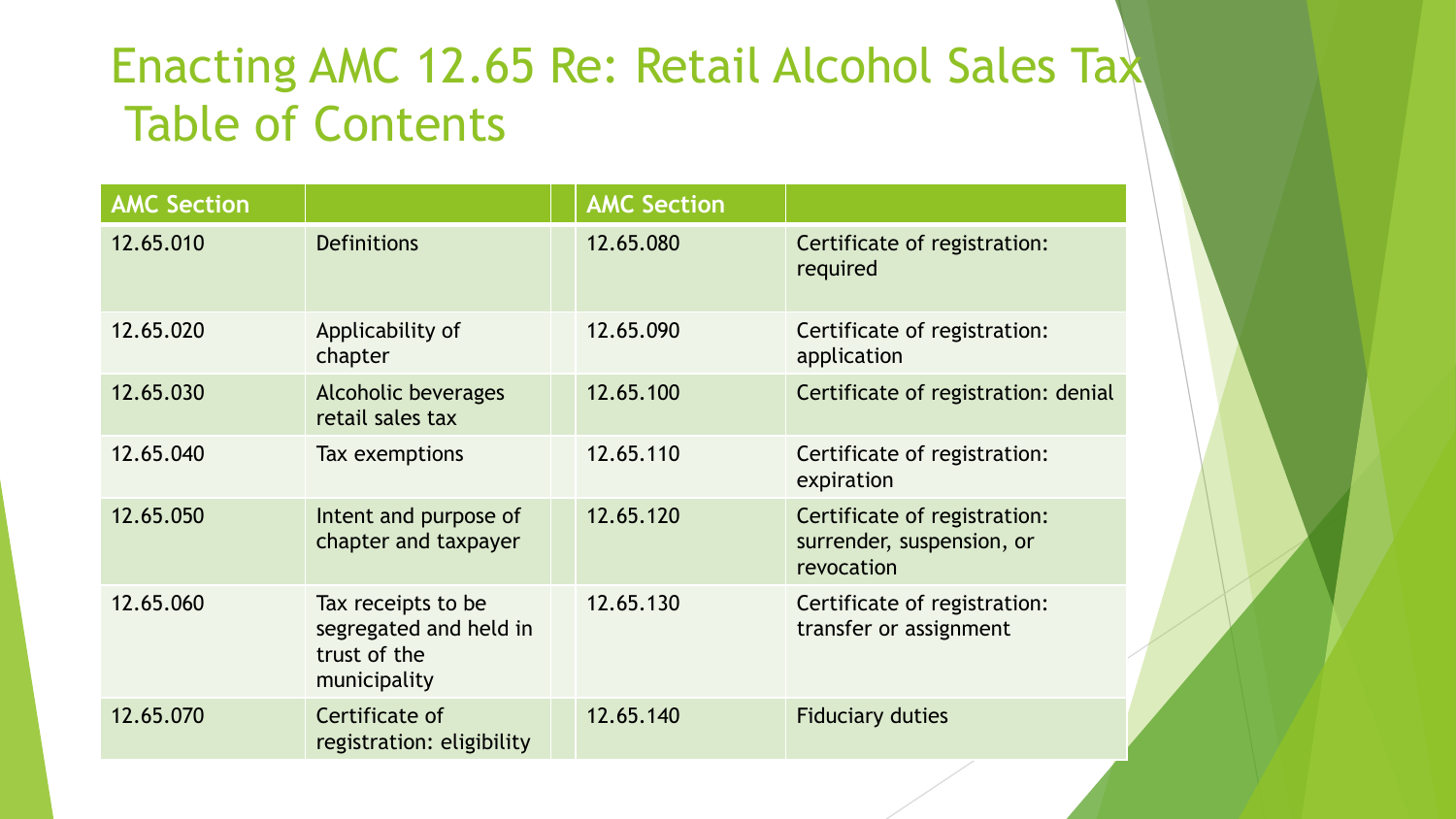#### Enacting AMC 12.65 Re: Retail Alcohol Sales Tax Table of Contents (cont'd)

| <b>AMC Section</b> |                                                           | <b>AMC Section</b> |                                                        |
|--------------------|-----------------------------------------------------------|--------------------|--------------------------------------------------------|
| 12.65.150          | Security for fiduciary<br>performance                     | 12.65.220          | Tax avoidance, civil fraud                             |
| 12.65.160          | Tax return and<br>remittance                              | 12.65.230          | Tax lien                                               |
| 12.65.170          | Amended tax returns                                       | 12.65.240          | Collection of taxes, interest,<br>penalties, and costs |
| 12.65.180          | Application of<br>payments                                | 12.65.250          | <b>Prohibited acts</b>                                 |
| 12.65.190          | Tax refunds                                               | 12.65.260          | Interest                                               |
| 12.65.200          | Confidentiality of<br>records                             | 12.65.270          | <b>Penalties</b>                                       |
| 12.65.210          | Maintenance and<br>inspection of<br>documents and records | 12.65.280          | Remedies for a person aggrieved                        |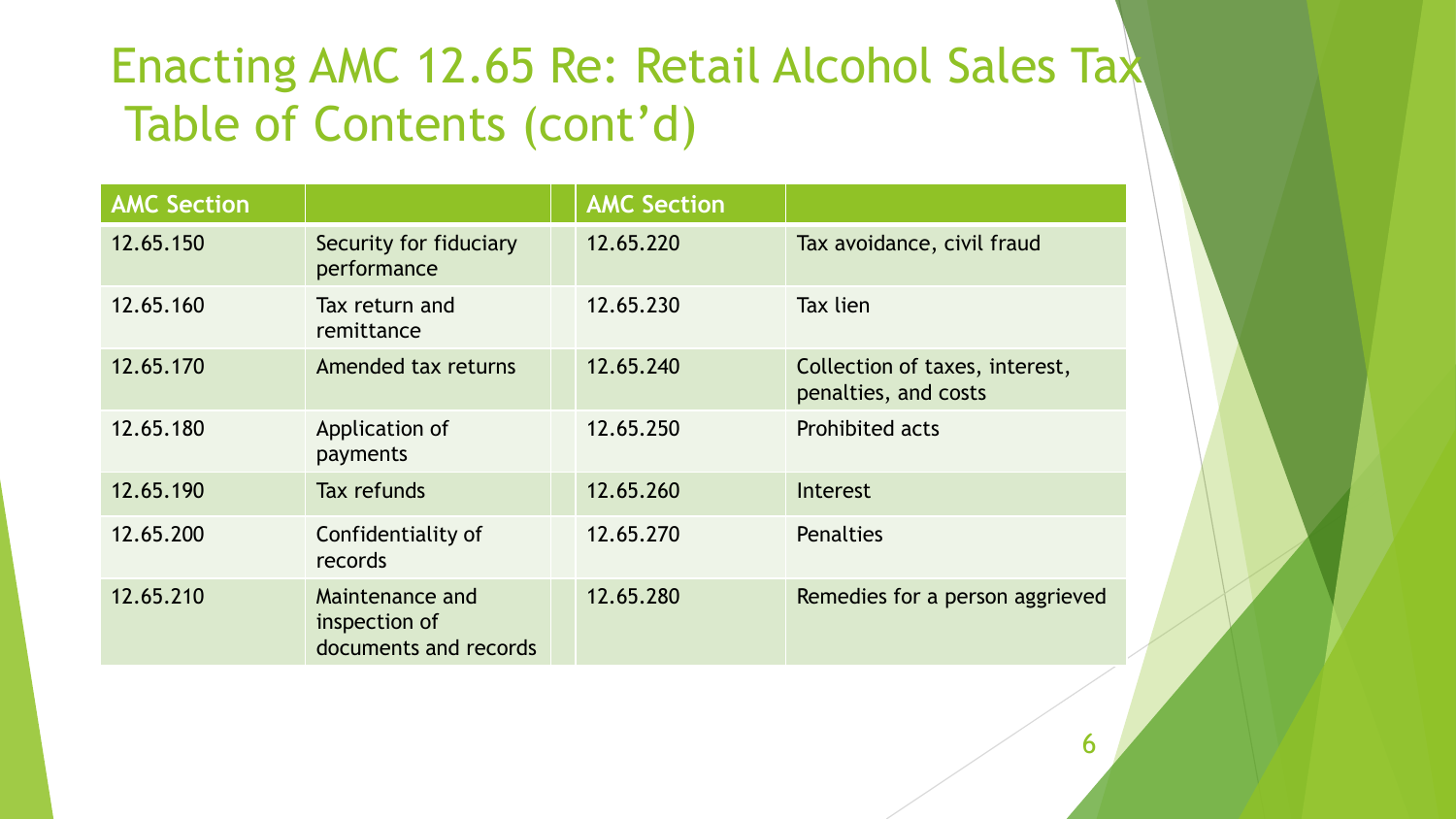## Key Highlights of AMC 12.65

- One-time registration rather than recurring
- No initial filing fee
- Surety Bond is not a default requirement for all alcohol retailers… only for those with high risk factors cited in Code
- Monthly filing on or before the last day of each month following the month of retail alcohol sales activity
- Required Online Filing, to the extent the Municipality makes it available, with a waiver process for paper filing
- Special event retailers with SOA permits addressed in Code
- De minimis rule established for special permit holders with gross retail alcohol sales  $<$  \$5,000
- Added to list of prohibited acts and associated penalties the Municipality's option to protest any party, including wholesalers, who provide alcohol product, or other means in support of an unregistered alcohol Retailer

7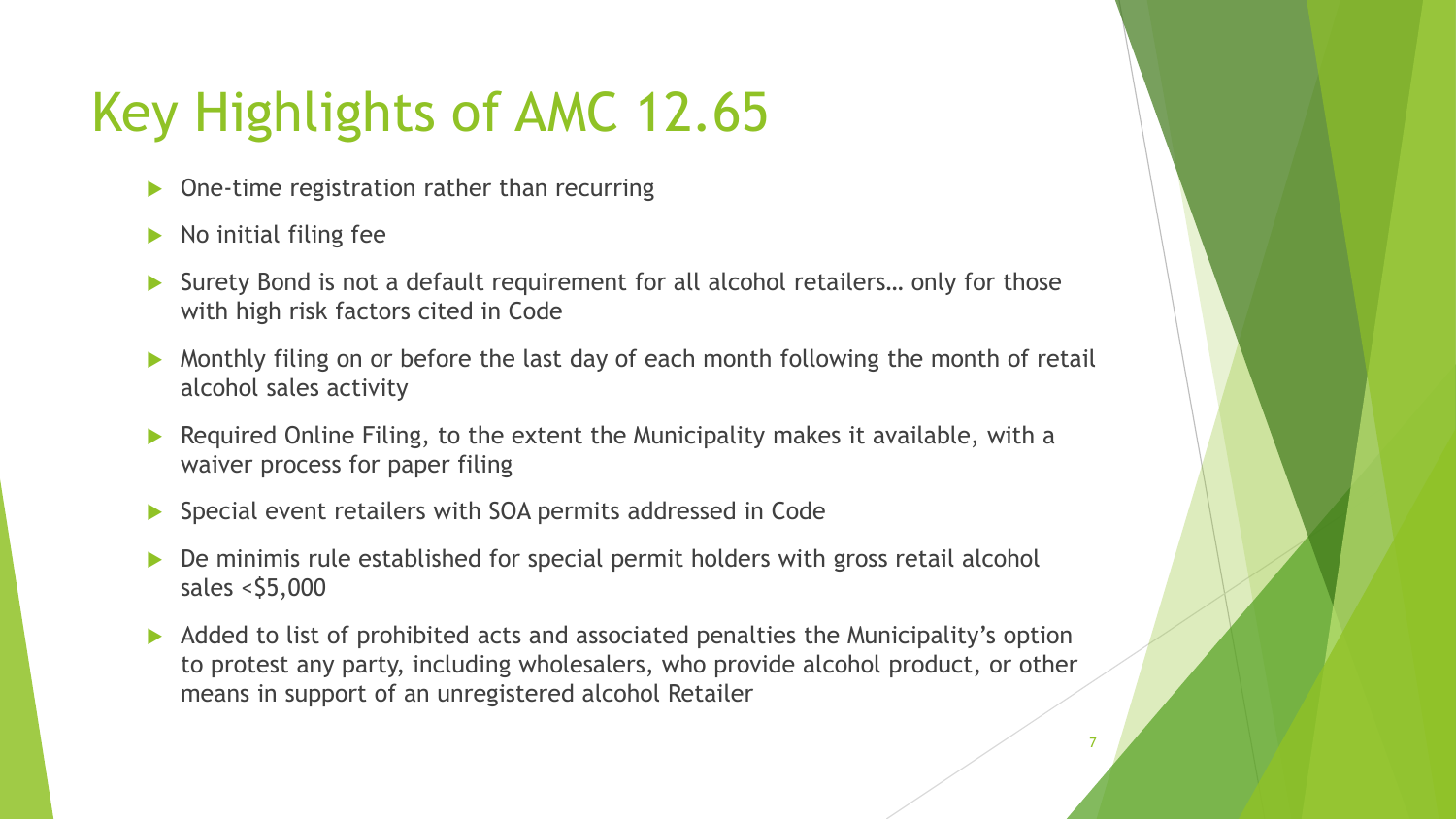#### Addt'l Provision Contained in AO 2020-57(S) Regarding Remote Sellers

- **Section 2.** If the Municipality evaluates and considers that participation in the Alaska Remote Seller Sales Tax Commission ("Commission") is warranted for the purpose of collecting the alcoholic beverages retail sales tax from remote sellers located outside of the municipality who sell to local consumers, the Assembly hereby grants the following:
- A. *Authorization.* The Mayor or Manager is authorized to negotiate, execute, and submit all necessary documents to obtain and maintain membership in the Commission.
- B. *Representation*. The Mayor, Manager, Chief Fiscal Officer or designee is designated as the Municipality's representative on the Commission.
- C. *Governance*. The Alaska Remote Seller Sales Tax Code shall be adopted by reference for the exclusive purpose of collecting the alcoholic beverages retail sales tax from remote sellers located outside of the municipality who sell to local consumers.
- D. *Effective Date*. Collection of taxes under the Alaska Remote Seller Sales Tax Code shall occur no sooner than February 1, 2021.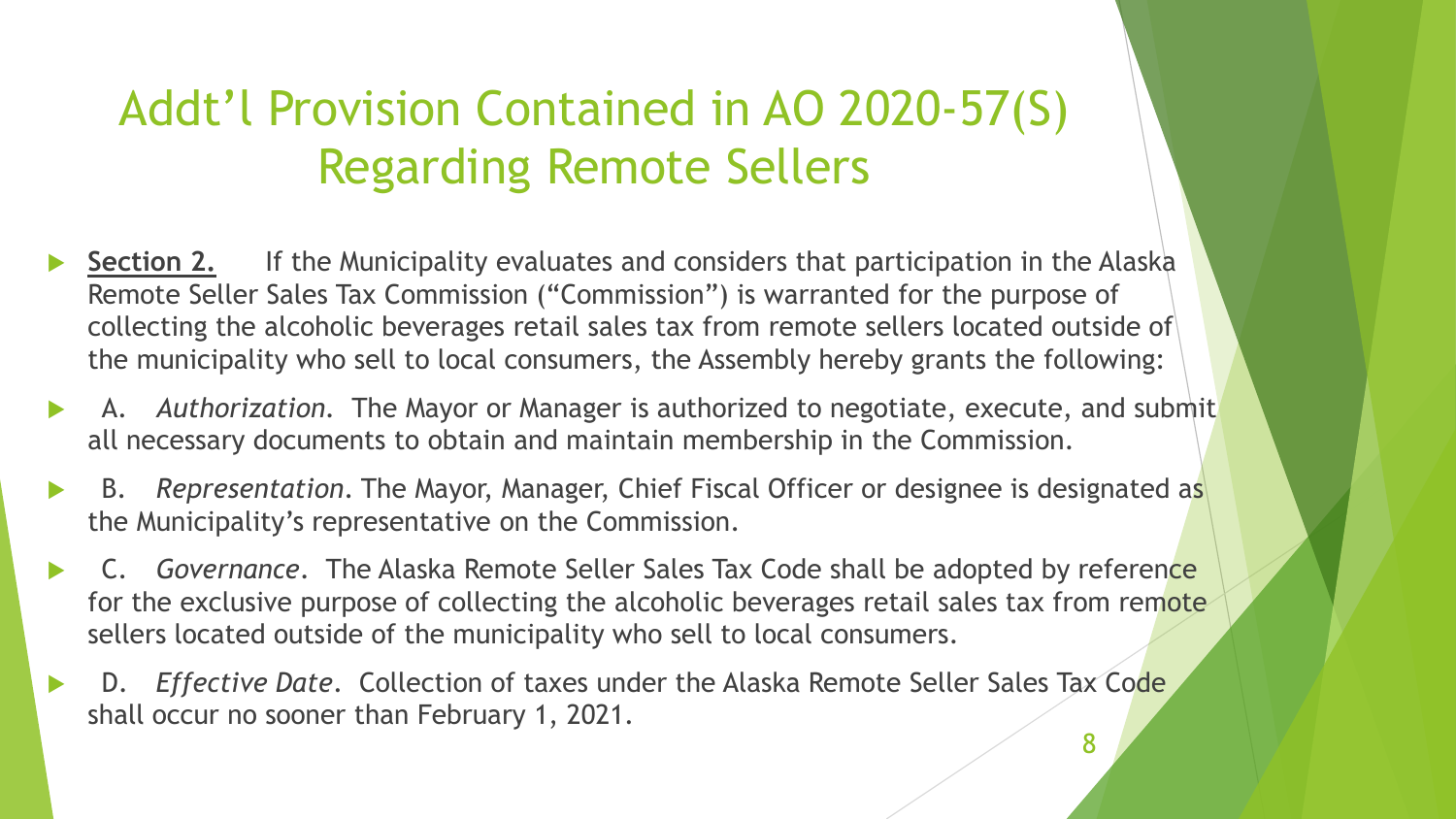## "S" Version Changes

#### **Excerpted Body of Text from AM 306-2020(A)**

This memorandum describes the changes recommended compared to the originally submitted AO 2020-57, in accordance with Anchorage Municipal Code section 2.30.050E.

The substantive changes in the S-version are:

- 1. Clarify that the certificate of registration issued by Treasury will include the name of the owner of the retailer only if the retailer is owned by a business entity.
- 2. Change the automatic expiration of the certificate of registration, based on a change of ownership of the retailer or the owner of the retailer, if the owner is a business entity, to only occur when there is a change in stockholders, partners, or members with an ownership interest of ten percent (10%) or more.
- 3. Remove the redundancies in the Prohibited Acts and Penalties sections.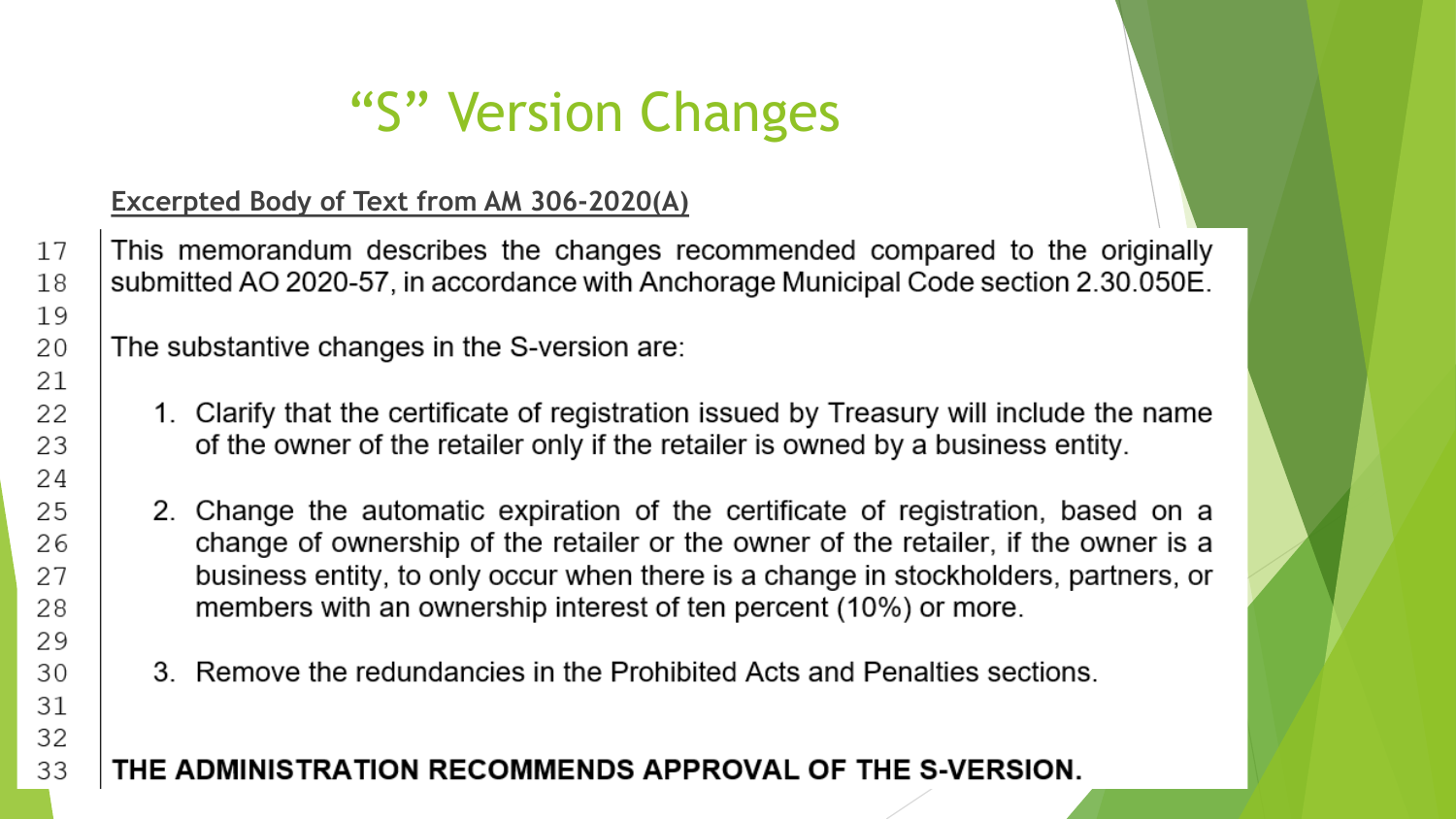## Summary of Economic Effects

Original Summary of Economic Effects (S.E.E.), submitted by Assembly budget office AO 2019-148 Sponsor: Assembly Chair Rivera and Assembly Members Quinn-Davidson and Dunbar **Preparing Agency: Finance Department** Others Impacted: AHD, AFD, APD **CHANGES IN EXPENDITURES AND REVENUES:** (In Thousands of Dollars) **FY21 FY22 FY23 FY20 FY24 Operating Expenditures** 1000 Personal Services \$ S. 164 \$. 166 S. 168 S.  $171$ 2000 Non-Labor 170 4. 4. 3900 Contributions  $\sim$ 4000 Debt Service **TOTAL DIRECT COSTS:** 170 168 \$. 170 \$ 175 175 \$ \$ \$ Add: 6000 Charges from Others S. S. S. \$ \$ Less: 7000 Charges to Others \$ **FUNCTION COST:** \$ 170 \$ 168 170 \$ 175 \$ 175 **REVENUES:** \$ \$. 12,000 \$. 13,000 \$ 13,000 \$ 13,000  $\mathcal{L}_{\text{max}}$ **CAPITAL:** \$ \$ \$ \$ \$  $\mathcal{L}(\mathcal{A})$ L. **POSITIONS: FT/PT and Temp** 2 2 2 2 0 10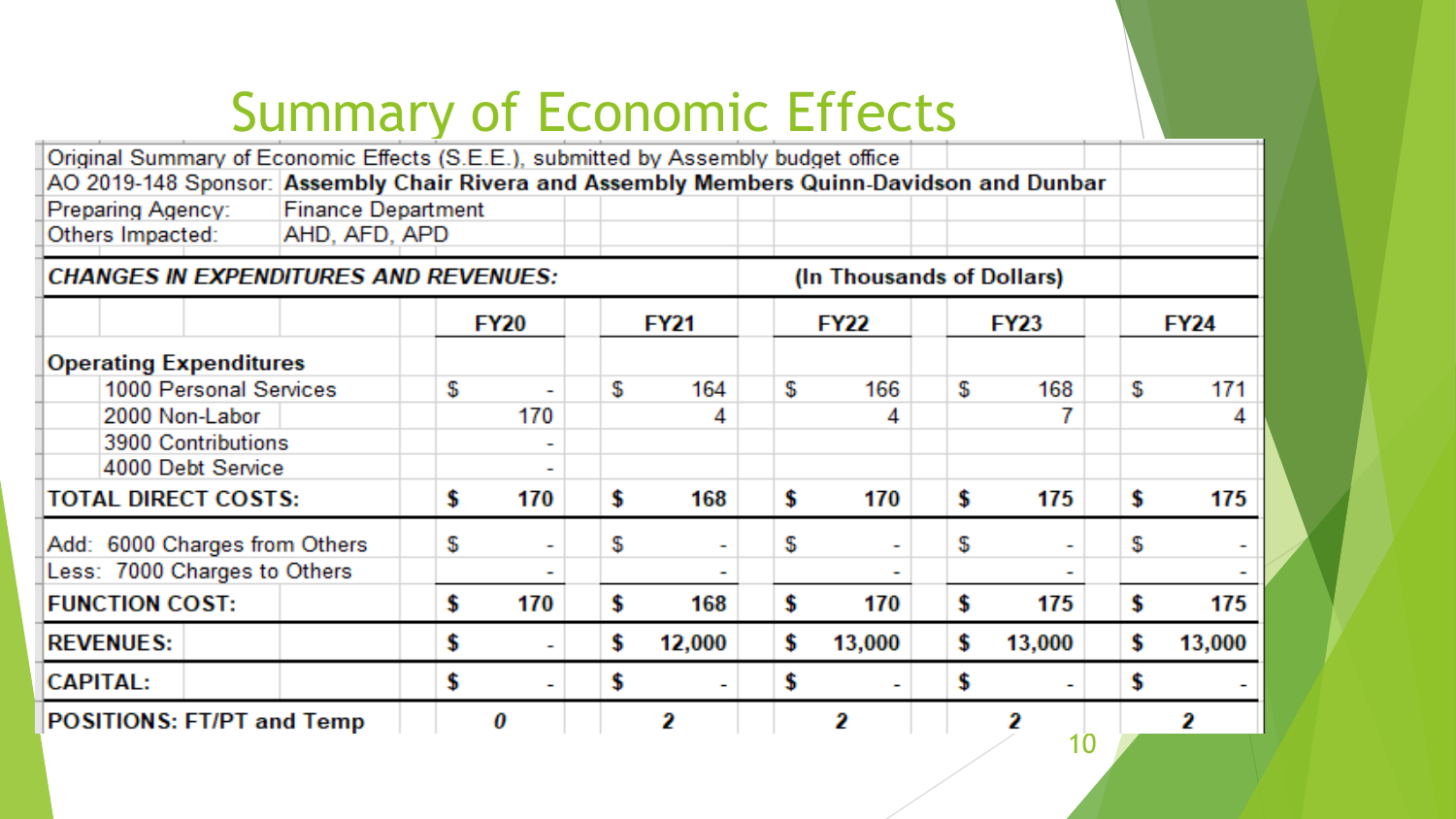## Summary of Economic Effects (cont'd)

#### **PUBLIC SECTOR ECONOMIC EFFECTS:**

The proposed 5% retail alcohlic beverage tax would take effect on February 1, 2021. During the first partial year of implementation in 2021, the proposed tax would generate about \$10M and \$14M from February through December 2021. During the first full year of implementation in FY 2022 and thereafter, the proposed tax would generate between \$11M and \$15M annually. These revenue estimates are based on comparisons to Fairbanks and Juneau, which currently have similar retail alcohlic beverage taxes in place. The estimates for Anchorage assume the same exemptions as Juneau and Fairbanks on the retail sales of alcoholic beverages. The actual revenues may be lower if the Assembly, by ordinance, enacts different exemptions for certain licensees or types of alcoholic beverages. The anticipated costs starting in FY 2020 are primarily associated with setup of a database module to support the new tax. The full cost of administering and enforcing this new tax is to be paid with revenue collected from the tax.

#### **PRIVATE SECTOR ECONOMIC EFFECTS:**

The tax would be collected by retail liquor licensees located in the Municipality of Anchorage from consumers when they sell alcoholic beverages at bars, restaurants, and package stores. The sources may change before the tax is effective if the Assembly by ordinance exempts certain licensees or types of alcoholic beverages. If voters approve this proposed ballot measure, the result would be \$0.40 on an \$8 six-pack of beer, \$0.50 on a \$10 mixed drink, \$1.75 on a \$35 bottle of wine, and \$2.50 on a \$50 bottle of liquor.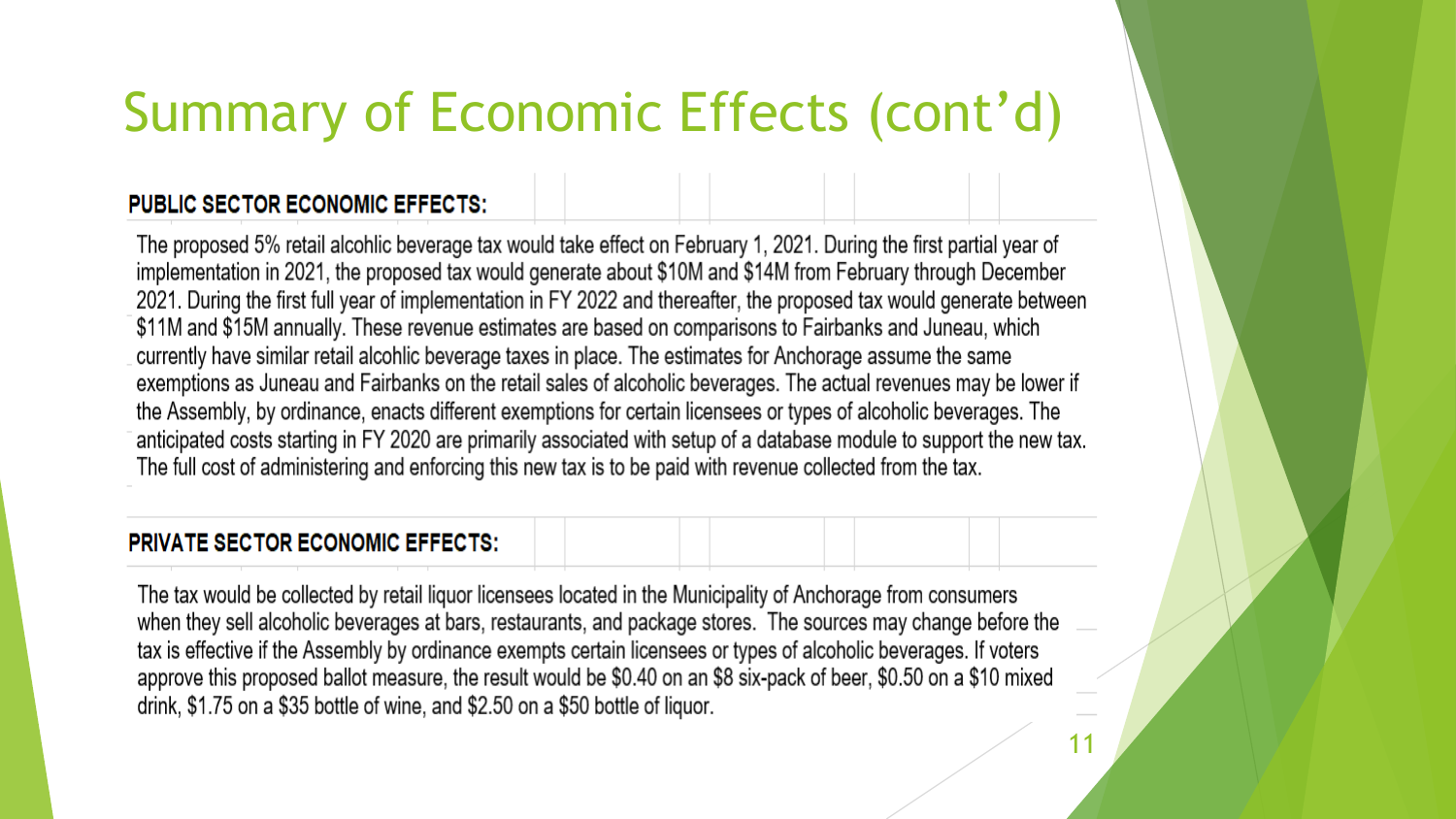## Summary Timeline – Phase II

- June thru October 2020 Further development of website, application form, tax returns, FAQ's
- ▶ Late June December 2020 Develop IT database project and online filing supporting new retail alcohol sales tax
- ▶ July thru August 2020 Update job specs and position descriptions; hire 2 additional enforcement staff (i.e., 1 desk auditor and 1 field auditor)
- Nov/Dec 2020 thru January 2021 Pre-registration of retail alcohol businesses subject to the 5% sales tax, at least 60 days prior to alcohol sales tax start date
- ▶ December 2020 thru January 2021 Develop operating procedures, audit procedures
- February 1, 2021 retail alcohol businesses subject to the new 5% tax, begin tracking collection of the tax
- March 31, 2021 first monthly filing date for retail alcohol businesses to report and remit the 5% alcohol tax collected during the month of February 2021